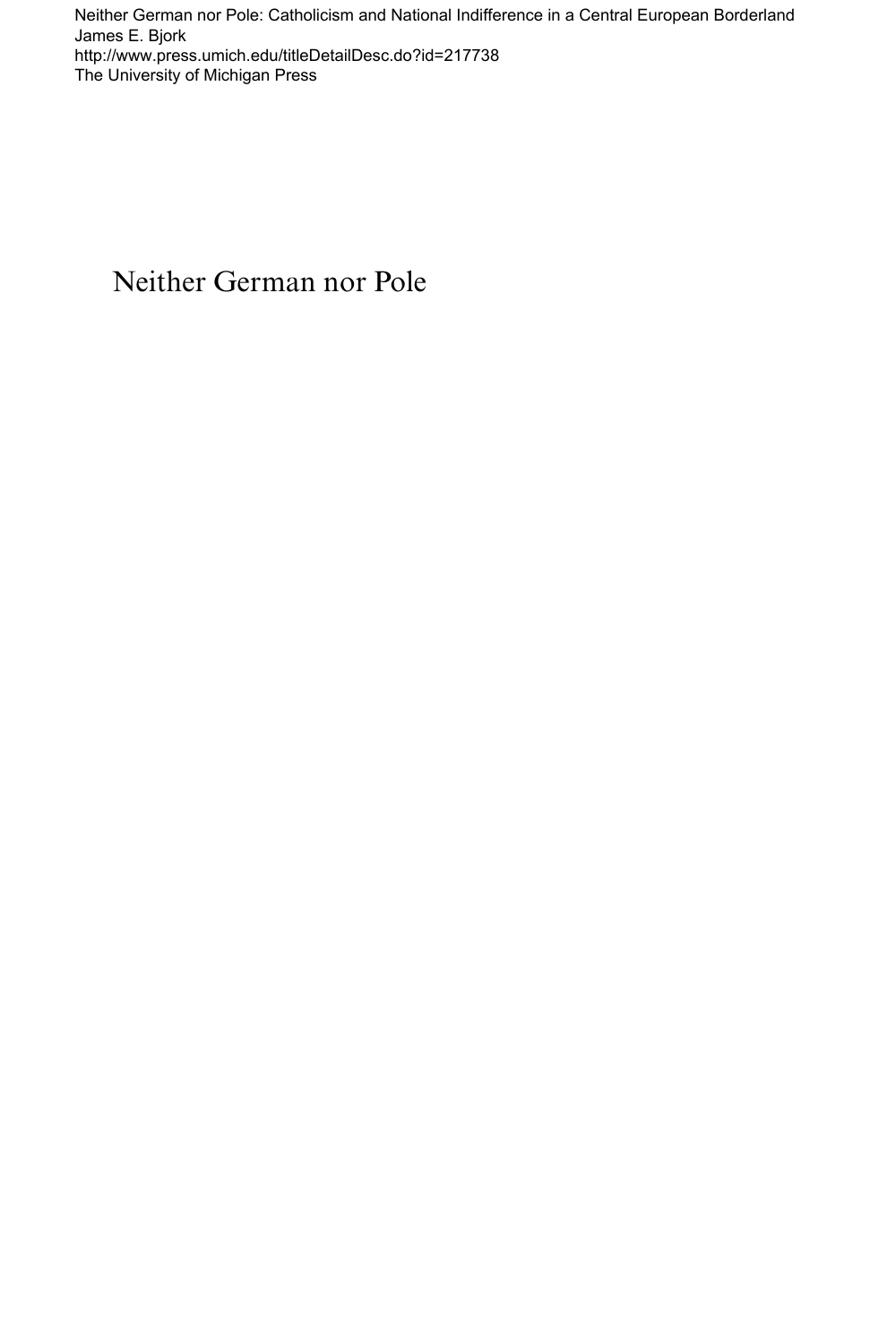Social History, Popular Culture, and Politics in Germany Geoff Eley, Series Editor

#### **Series Editorial Board**

Kathleen Canning, University of Michigan David F. Crew, University of Texas, Austin Atina Grossmann, The Cooper Union Alf Lüdtke, Max-Planck-Institut für Geschichte, Göttingen, Germany Andrei S. Markovits, University of Michigan

#### **Recent Titles**

The German Patient: Crisis and Recovery in Postwar Culture Jennifer M. Kapczynski Topographies of Class: Modern Architecture and Mass Society in Weimar Berlin, Sabine Hake Neither German nor Pole: Catholicism and National Indifference in a Central European Borderland, James E. Bjork Beyond Berlin: Twelve German Cities Confront the Nazi Past, edited by Gavriel D. Rosenfeld and Paul B. Jaskot The Politics of Sociability: Freemasonry and German Civil Society, 1840–1918, Stefan-Ludwig Hoffmann Work and Play: The Production and Consumption of Toys in Germany, 1870–1914, David D. Hamlin The Cosmopolitan Screen: German Cinema and the Global Imaginary, 1945 to the Present, edited by Stephan K. Schindler and Lutz Koepnick Germans on Drugs: The Complications of Modernization in Hamburg, Robert P. Stephens Gender in Transition: Discourse and Practice in German-Speaking Europe,  $1750 - 1830$ , edited by Ulrike Gleixner and Marion W. Gray Growing Up Female in Nazi Germany, Dagmar Reese Justice Imperiled: The Anti-Nazi Lawyer Max Hirschberg in Weimar Germany, Douglas G. Morris The Heimat Abroad: The Boundaries of Germanness, edited by Krista O'Donnell, Renate Bridenthal, and Nancy Reagin Modern German Art for Thirties Paris, Prague, and London: Resistance and Acquiescence in a Democratic Public Sphere, Keith Holz The War against Catholicism: Liberalism and the Anti-Catholic Imagination in Nineteenth-Century Germany, Michael B. Gross German Pop Culture: How "American" Is It? edited by Agnes C. Mueller Character Is Destiny: The Autobiography of Alice Salomon, edited by Andrew Lees Other Germans: Black Germans and the Politics of Race, Gender, and Memory in the Third Reich, Tina M. Campt State of Virginity: Gender, Religion, and Politics in an Early Modern Catholic State, **Ulrike Strasser** Worldly Provincialism: German Anthropology in the Age of Empire, edited by H. Glenn Penny and Matti Bunzl Ethnic Drag: Performing Race, Nation, Sexuality in West Germany, Katrin Sieg Projecting History: German Nonfiction Cinema, 1967-2000, Nora M. Alter Cities, Sin, and Social Reform in Imperial Germany, Andrew Lees The Challenge of Modernity: German Social and Cultural Studies, 1890-1960, Adelheid von Saldern Exclusionary Violence: Antisemitic Riots in Modern German History, edited by Christhard Hoffman, Werner Bergmann, and Helmut Walser Smith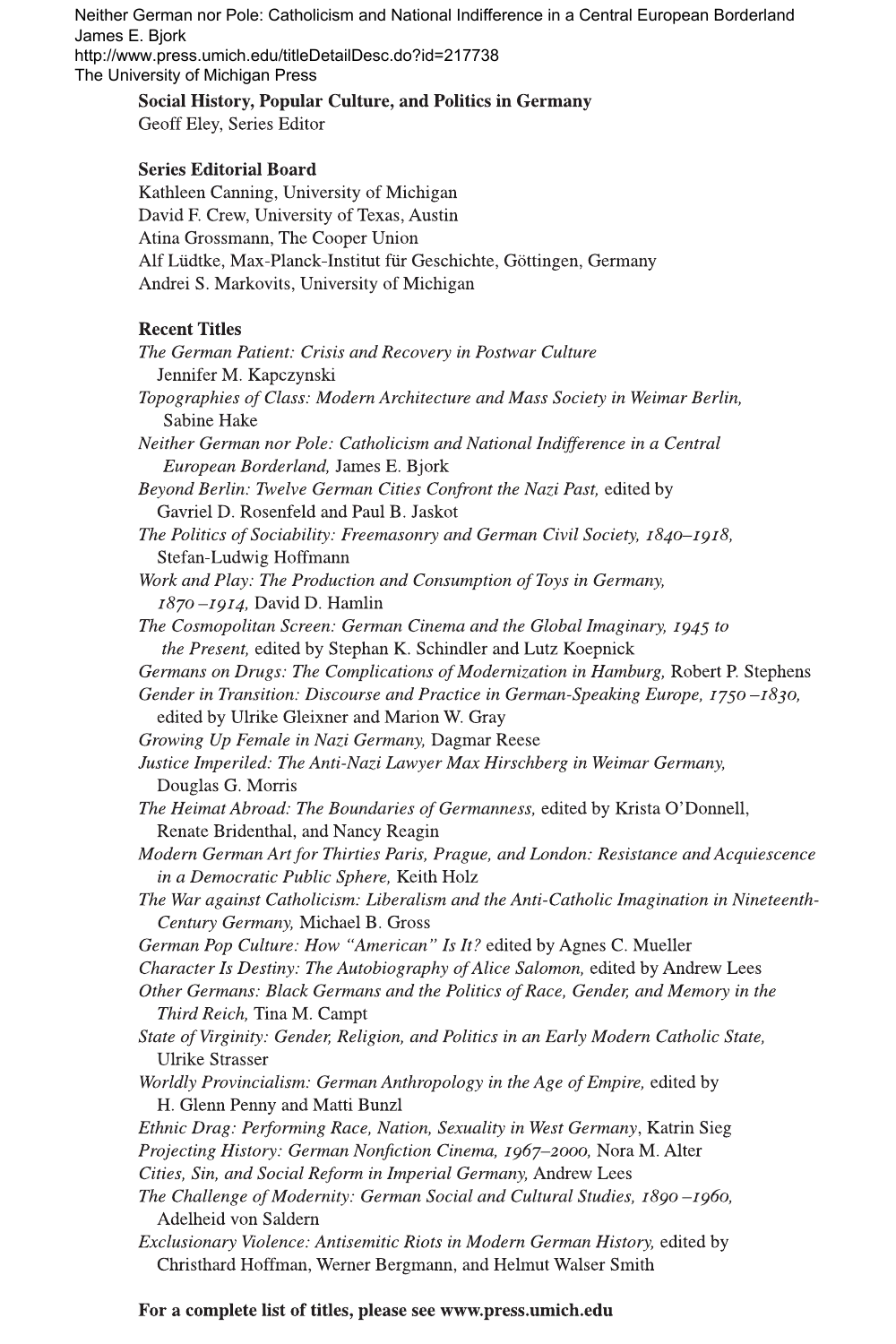# Neither German nor Pole

Catholicism and National Indifference in a Central European Borderland

*James E. Bjork*

the university of michigan press

*Ann Arbor*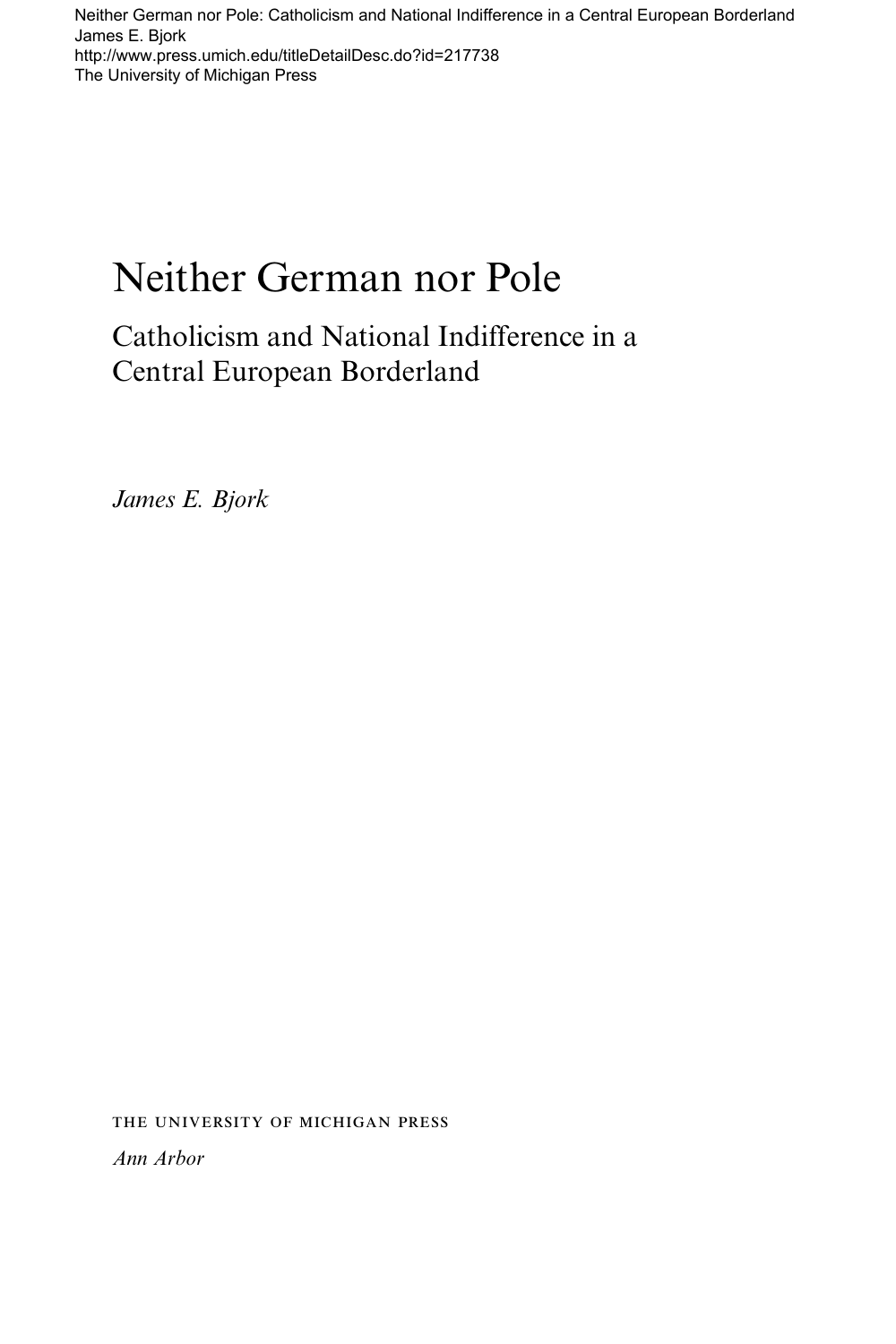Copyright © by the University of Michigan 2008 All rights reserved Published in the United States of America by The University of Michigan Press Manufactured in the United States of America  $\circledcirc$  Printed on acid-free paper

2011 2010 2009 2008 4321

No part of this publication may be reproduced, stored in a retrieval system, or transmitted in any form or by any means, electronic, mechanical, or otherwise, without the written permission of the publisher.

*A CIP catalog record for this book is available from the British Library.*

Library of Congress Cataloging-in-Publication Data

```
Bjork, James E.
  Neither German nor Pole : Catholicism and national indifference in
a Central European borderland / James E. Bjork.
    p. cm. — (Social history, popular culture, and politics in
germany)
  Includes bibliographical references and index.
  ISBN-13: 978-0-472-11646-1 (cloth : alk. paper)
  ISBN-10: 0-472-11646-0 (cloth : alk. paper) 
  1. Catholic Church—Poland—Silesia (Voivodeship)—History. 
2. Church and state—Poland—Silesia (Voivodeship)—History. 
3. Nationalism—Religious aspects—Catholic Church—History. 
4. Nationalism—Poland—Silesia (Voivodeship)—History. 5. Poles— 
Poland—Silesia (Voivodeship)—History. 6. Germans—Poland—Silesia
(Voivodeship)—History. 7. Silesia (Poland : Voivodeship)—Church
history. I. Title. 
BX1567.S55B56 2008
282'.438509034—dc22 2007052086
```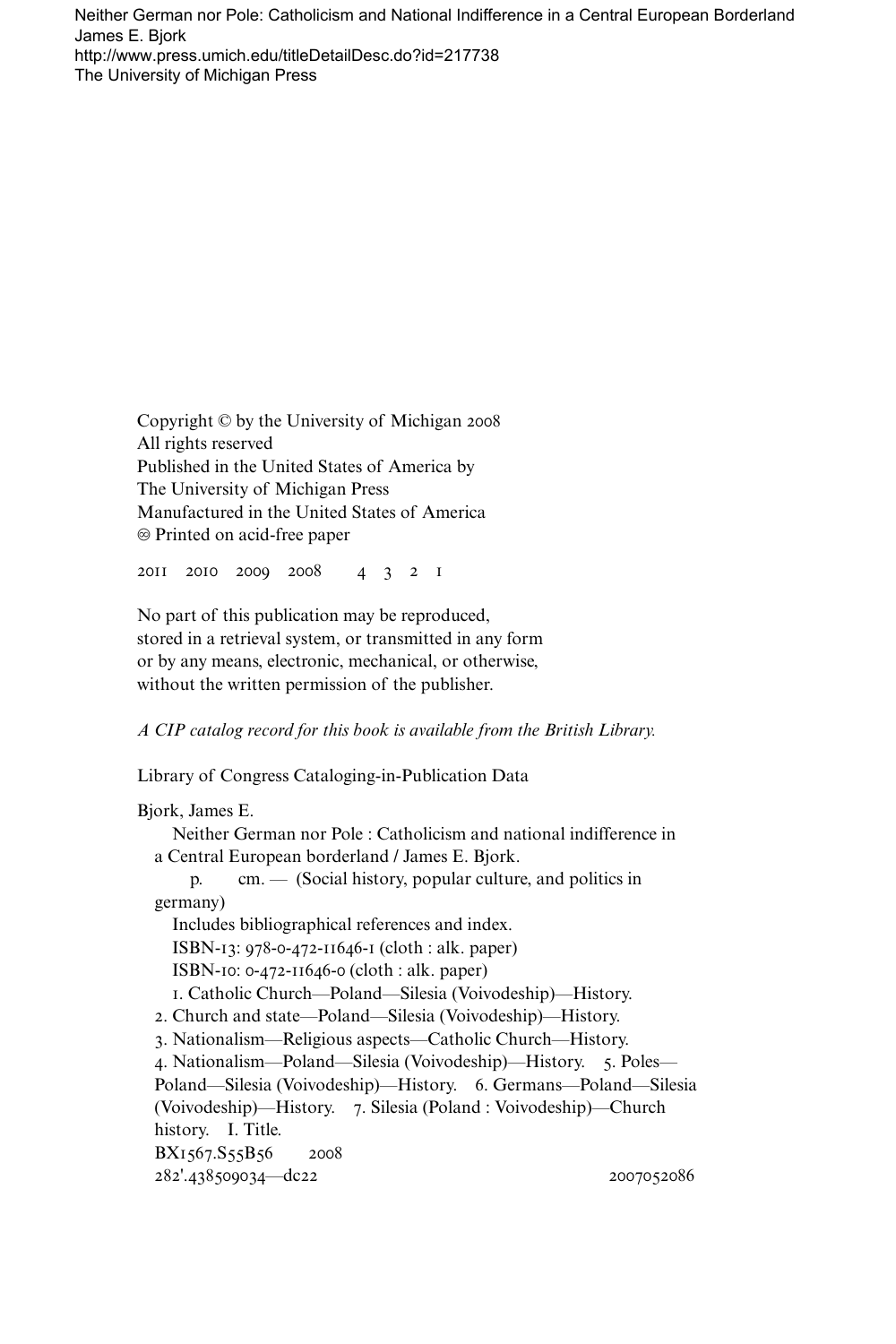*To my mother and the memory of my father*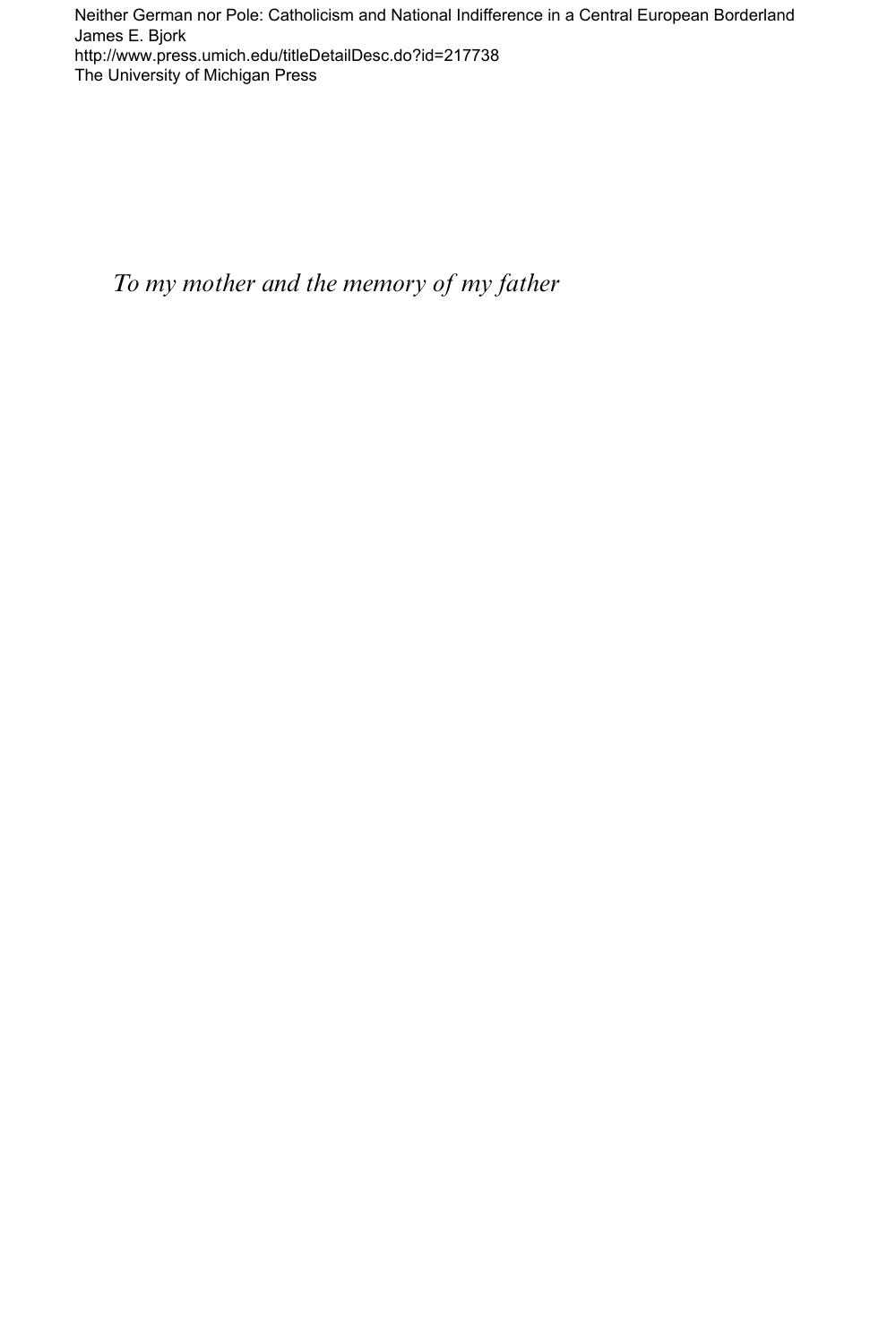### Contents

| Acknowledgments                                                                   | ix         |
|-----------------------------------------------------------------------------------|------------|
| Place-Name Equivalents                                                            | xiii       |
| Notes on Language and Names                                                       | xiv        |
| Introduction                                                                      | $\bf{I}$   |
| CHAPTER I. Priests, Editors and the Struggle for the<br>Catholic Milieu           | 19         |
| CHAPTER 2. Down with the Center: The Growth of<br><b>Alternative Nationalisms</b> | 77         |
| CHAPTER 3. The Retreat from Nationalist Politics                                  | 128        |
| CHAPTER 4. The Vicissitudes of War                                                | 174        |
| CHAPTER 5. Either/Or: The Plebiscite of 1921                                      | 214        |
| Conclusion                                                                        | 267        |
| Selected Bibliography<br>Index                                                    | 277<br>285 |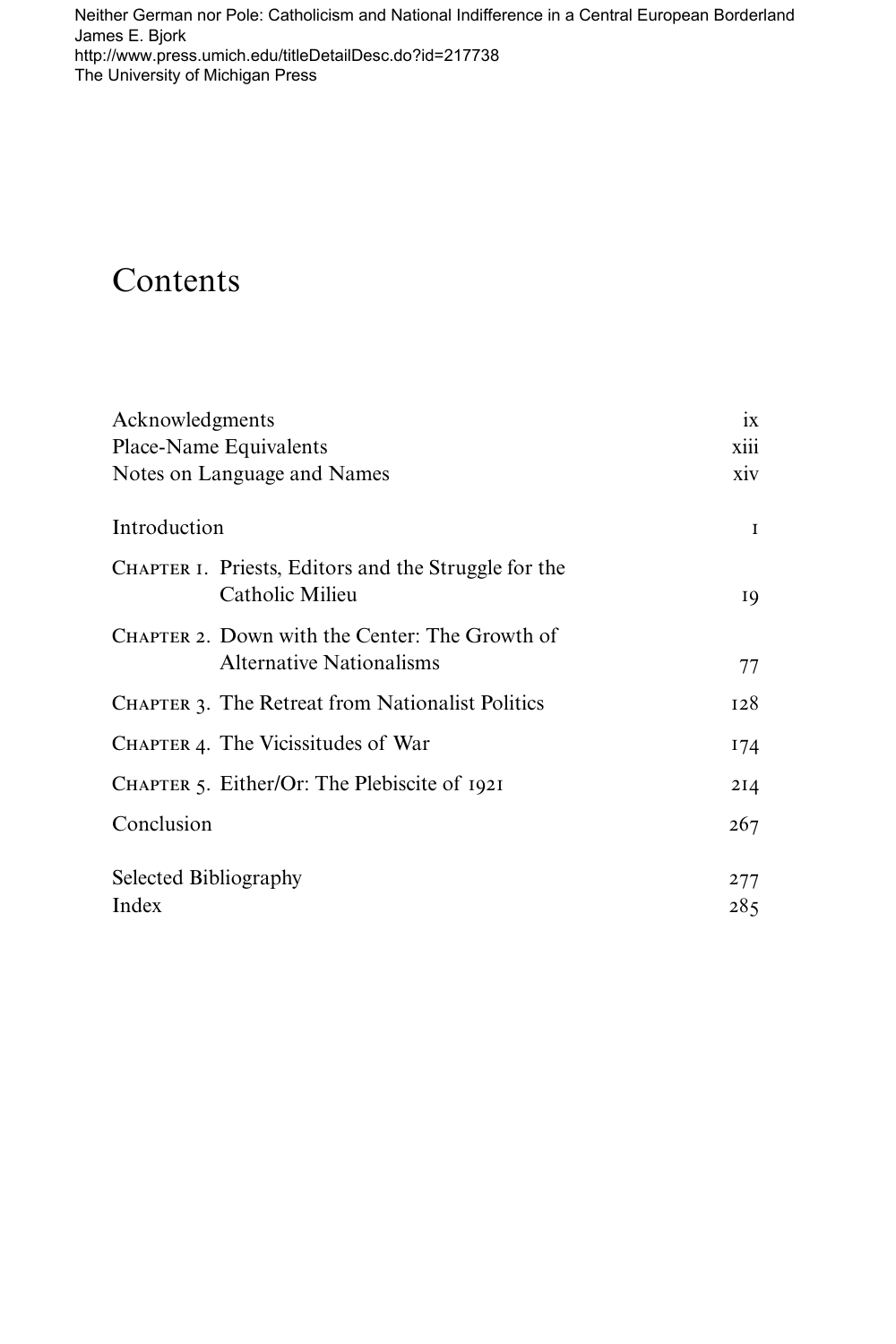### Acknowledgments

Although much of the work that goes into a book is conducted in relative isolation, no project that has been this long in the making is possible without the generosity and support of many people. A first note of appreciation is due to the committee who supervised my doctoral dissertation, which served as the point of departure for this book. I could not have asked for better advisors than Michael Geyer and John W. Boyer. While always ready to provide feedback and counsel, they also make a point of respecting their students' autonomy, allowing them to cultivate unique arguments and scholarly voices. Ron Suny and John J. Kulczycki, the other members of my committee, provided invaluable input in this project's formative stages. Alf Lüdtke, although not a formal member of the dissertation committee, was also among the intellectual godparents of this project. His seminar during my first year of graduate study has left a lasting mark on how I approach history. Further crucial contributions to the intellectual foundations of this book came from other members of the faculty and from my fellow graduate students at the University of Chicago, especially the participants in the Modern European History Workshop.

Since completing my doctoral dissertation, I have had the good fortune to be affiliated with a number of outstanding history departments—at the University of Notre Dame, Rice University, and Colgate University—as well as with interdisciplinary programs at Georgetown University's Center for German and European Studies and Cornell University's Institute for European Studies. I benefited enormously from interactions with my colleagues at these institutions, both through formal seminars and workshops and in informal conversations. Particular thanks go to Roger Chickering, probably the first scholar not attached to my dissertation committee who gave this project an encouraging vote of confidence, and to Margaret L. Anderson, who offered insightful and conscientious feedback on various parts of the manuscript. Last but certainly not least, a debt of gratitude is due to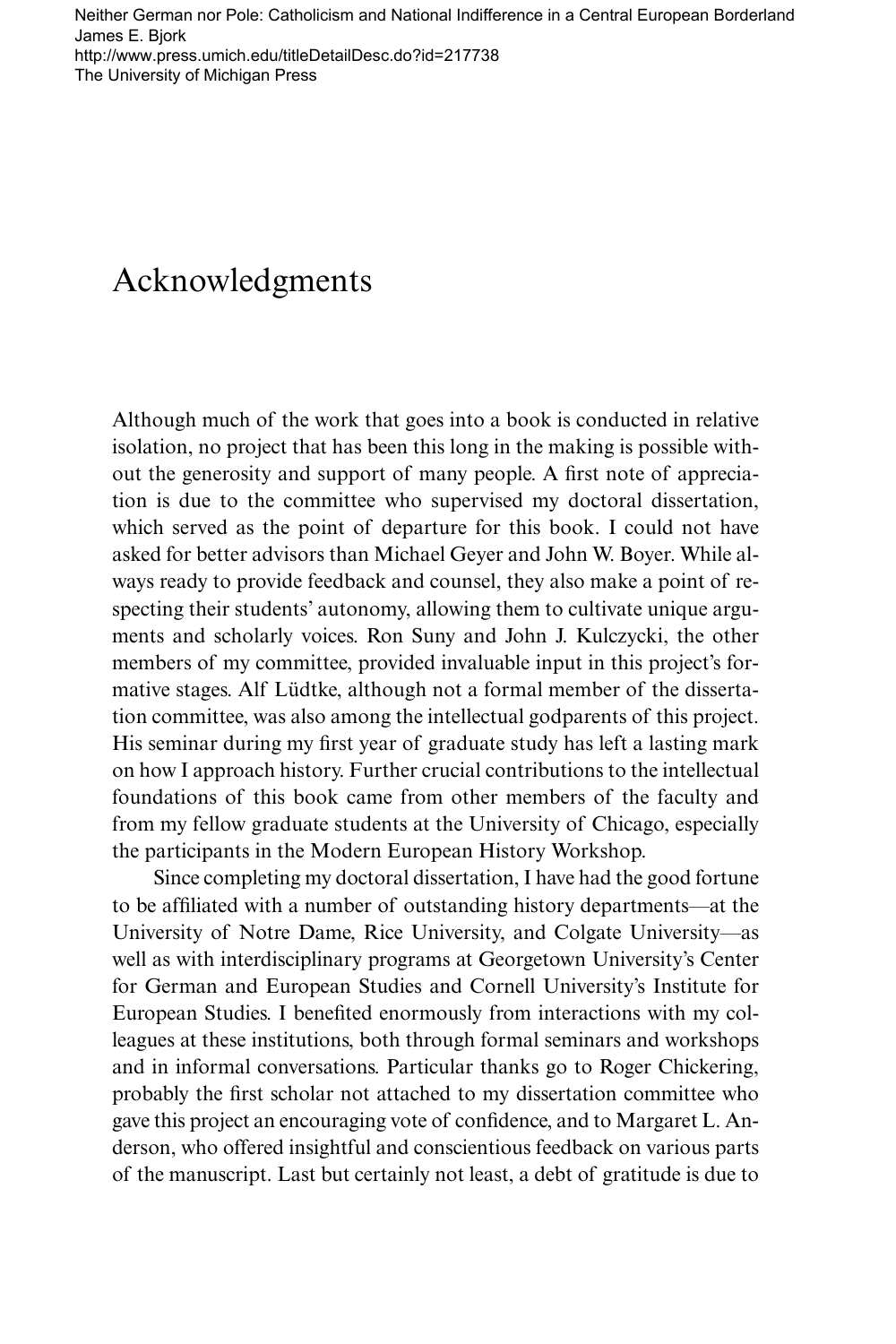Neither German nor Pole: Catholicism and National Indifference in a Central European Borderland James E. Bjork

http://www.press.umich.edu/titleDetailDesc.do?id=217738 The University of Michigan Press

x Acknowledgments

Geoff Eley and the anonymous reviewers for the University of Michigan Press, whose enthusiasm for my initial manuscript made it possible for this book to be published and whose perceptive feedback led to an improved and leaner final product.

During my time conducting research in Poland, I benefited from the advice and hospitality of a number of colleagues and friends. Wanda Maria Wanatowicz and Piotr Greiner at the University of Silesia helped to smooth my entry into local archives and provided useful historiographical orientation. A number of librarians and archivists, especially Halina Dudala at the archdiocesan archive in Katowice, offered assistance and unfailing hospitality. During my long stay in Poland, I also had the privilege of having a wonderful home in downtown Katowice provided by Anna and Roman Bielatowicz, who became and remain dear friends.

A number of organizations provided crucial financial support for this project, at both the research and write-up stages: the Department of Education (Fulbright-Hays grant), the State Department (Fulbright grant), the International Research and Exchanges Board, the American Council of Learned Societies, and the Woodrow Wilson Center. All those who help to keep these programs running—and help to keep them funded—have my appreciation.

A different kind of contribution, though equally vital, was made by the many colleagues and friends who provided support, advice, and muchneeded distraction on the long road from dissertation proposals to permanent academic employment. This could be a lengthier list, but I should at the very least mention a few friends who have really been there every step of the way: Andre Wakefield and Rebecca Kornbluh, Tom Miles, Melissa Feinberg and Paul Hanebrink, Paul and Julie Steege, Genita Robinson, and Kathy and Mike Pettit.

Although I came to know them very late in the process of completing this book, my colleagues in the History Department at King's College London also deserve special mention. The day I received a job offer at King's was one of the happiest of my life, but only over time have I come to appreciate what a splendid group of colleagues I have found.

Without doubt, my greatest debt of gratitude is owed to my family: my father, Walter, who passed away shortly after the manuscript was accepted for publication; my mother, Eloise; and my brother, Charles. Without their constant encouragement, neither this book nor anything else that I have achieved in my life would have been possible.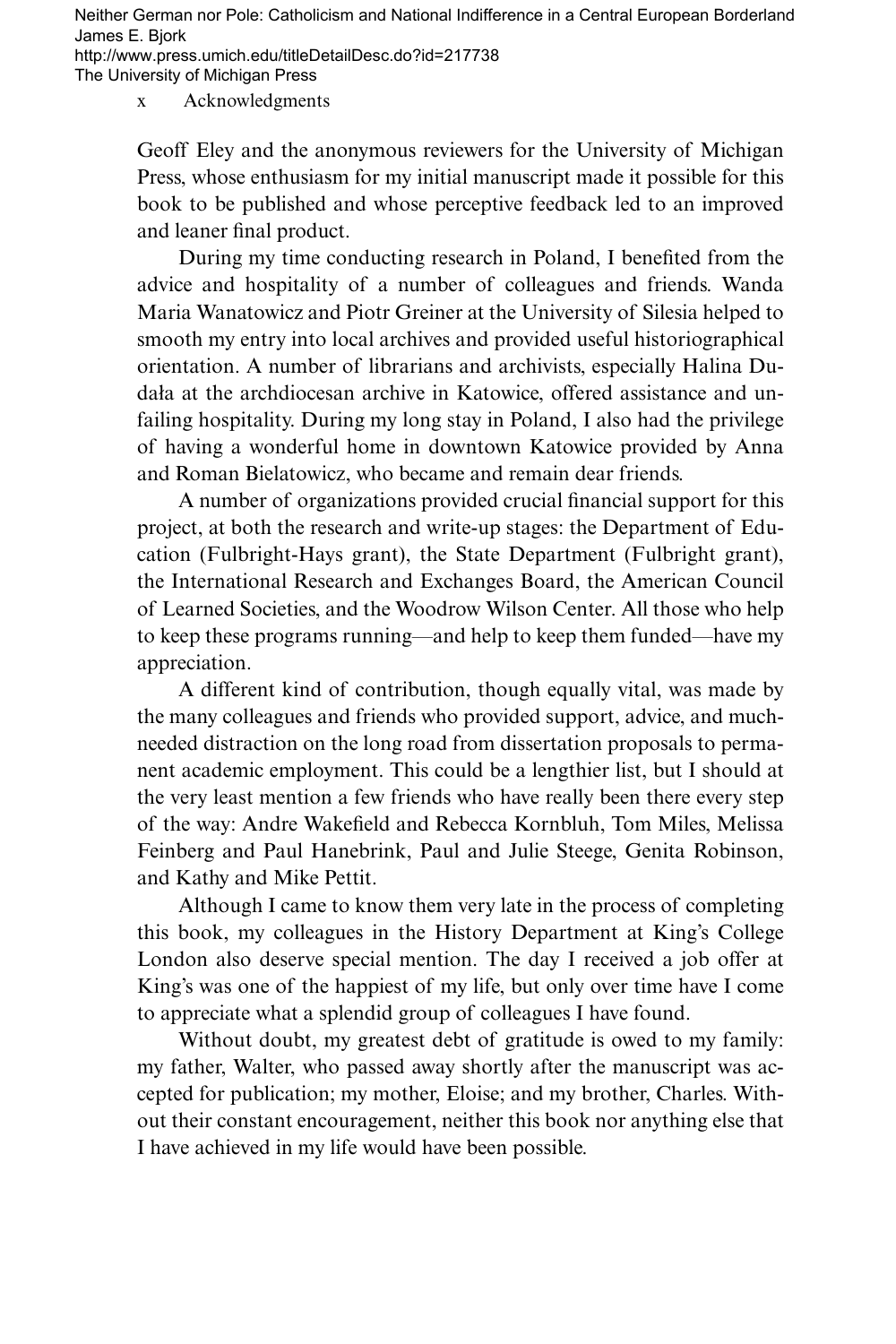*Acknowledgments* xi

I am grateful to the publishers of the following publications for granting permission for some material from them to be reproduced in this book:

"A Polish Mitteleuropa? Upper Silesia's Conciliationists and the Prospect of German Victory," *Nationalities Papers* 29 (2001): 477–92 (Taylor & Francis website: http://www.informaworld.com)

"Everything Depends on the Priest? Religious Education and Linguistic Change in Upper Silesia, 1870–1914," in *Die Grenzen der Nationen. Identitätenwandel in Oberschlesien in der Neuzeit,* Kai Struve and Philipp Ther, eds., Band 15, Tagungen zur Ostmitteleuropa-Forschung, 2002

"Gretrennt durch einen gemeinsamen Glauben: Die Organisierung katholischer Arbeiter in Oberschlesien 1870–1914," in *Christliche Arbeiterbewegung in Europa 1850–1950,* Claudia Hiepel and Mark Ruff, eds., Band 30, Konfession und Gesellschaft, Stuttgart: Kohlhammer, 2003

"Nations in the Parish: Catholicism and Nationalist Conflict in the Silesian Borderland 1890–1922," *Religion und Nation, Nation und Religion: Beiträge zu einer unbewältigen Geschichte,* Michael Geyer and Hartmut Lehmann, eds., Göttingen: Wallstein, 2005

"Industrial Piety: The Puzzling Resilience of Religious Practice in Upper Silesia," in *Die Gegenwart Gottes in der modernen Gesellschaft: Transcendenz und religiöse Vergemeinschaftung in Deutschland,*" Michael Geyer and Lucian Hölscher, eds., Stuttgart: Wallstein, 2006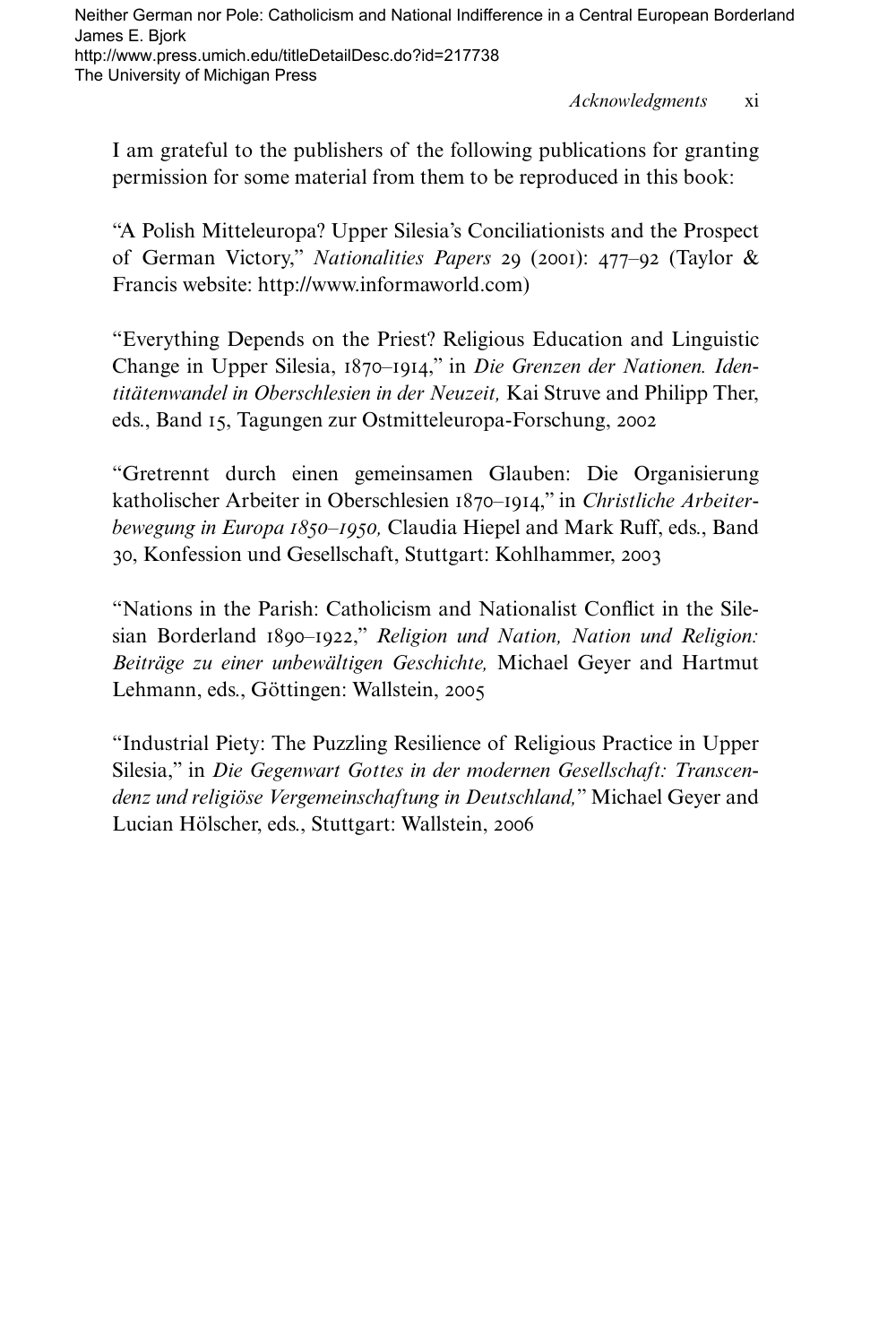## Place-Name Equivalents

*German Polish*

| Beuthen                 | Bytom            |
|-------------------------|------------------|
| Birkenthal              | <b>Brzezinka</b> |
| Bismarckshütte          | Hajduki          |
| Bogutschütz             | Bogucice         |
| <b>Breslau</b>          | Wrocław          |
| Cosel                   | Koźłe            |
| Domb                    | Dąb              |
| <b>Dzietzkowitz</b>     | Dziećkowice      |
| Eichenau                | Dabrowka Mała    |
| Gleiwitz                | Gliwice          |
| Hindenburg (after 1915) | Zabrze           |
| Kandrzyn                | Kędzierzyn       |
| Kattowitz               | Katowice         |
| Königshütte             | Królewska Huta   |
| Kreuzberg               | Kluczbork        |
| Laurahütte              | Laurahuta        |
| Loslau                  | Wodzisław        |
| Lublinitz               | Lubliniec        |
| Michalkowitz            | Michałkowice     |
| Myslowitz               | Mysłowice        |
| Nikolai                 | Mikołów          |
| Oppeln                  | Opole            |
| Pless                   | Pszczyna         |
| Ratibor                 | Racibórz         |
| Rosdzin                 | Roździeń         |
| Rosenberg               | Oleśno           |
| Schwientochlowitz       | Świętochłowice   |
| Siemianowitz            | Siemianowice     |
| Sohrau                  | Žory             |
| <b>Tarnowitz</b>        | Tarnowskie Góry  |
| Tichau                  | Tychy            |
| Zalenze                 | Załęże           |
|                         |                  |